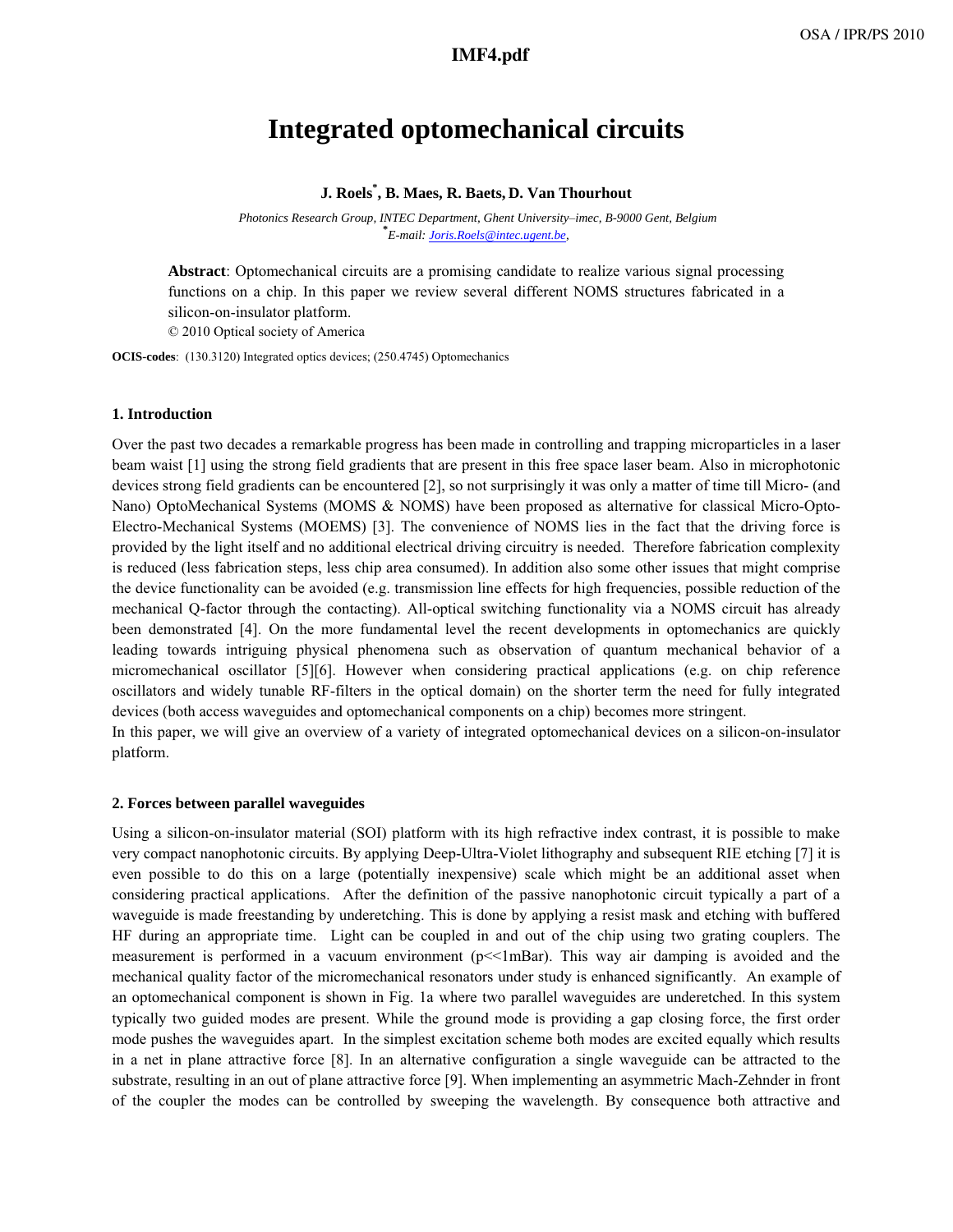## **a42\_1.pdf IMF4.pdf**

repulsive forces can be obtained (Fig.1b) [10][11]. The induced vibration changes the gap between the waveguides periodically and by consequence the coupling between the waveguides is modulated. Using a probe laser the varying coupling is translated in a weakly power modulated output probe signal which is detected with an electrical spectrum analyzer.



Fig. 1. (a) Schematic structure of the structure used in [10] to select between the two propagating modes. (b) The optical force is varying from attractive to repulsive in function of the wavelength.

#### **3. Slotted waveguide**

In a slotted waveguide the light is mainly confined in the air gap as can be seen in Fig. 2a. Due to the small gap size and the related strong field gradients slotted waveguides exhibit relatively large optomechanical effects (the optomechanical parameter  $g_{OM} = d\omega/dg$  in theory can reach values up to 100GHz/nm) and larger forces compared to the parallel waveguide case can be predicted (Fig. 2b). In Fig. 2c an experimental vibration spectrum is shown [12] from a 12μm long freestanding slotted waveguide (beam width 230nm and height=220nm, gap=120nm). The vibration spectrum shows a peak of approximately 2.5nm. The jump is caused by the large vibration amplitude that enables the inset of non-linear mechanical spring hardening. The slot waveguide was placed in a Fabry-Pérot cavity to translate the vibration induced phase modulation into power modulation. The relatively high propagation losses (estimated at 10db/cm) are currently limiting exploitation of the slot in a high finesse optical resonator.



Fig. 2. (a) Slotted waveguide field profile.- (b) Simulation of the optical force.- (c) Vibration amplitude spectrum for 1mW modulated optical power, the spectrum shows a jump non-linearity due to mechanical spring hardening.

#### **4. Racetrack resonator**

The micromechanical oscillator can also be built in an optical ring or racetrack resonator. For this purpose a part of the racetrack resonator is made freestanding. If the created gap towards the substrate is not too large, again out of plane optomechanical interaction is possible between the waveguide and the  $SiO<sub>2</sub>$  substrate [13], however it is enhanced by the optical resonator (finesse $\approx$ 200). The brownian displacement noise of the ground mode of such a